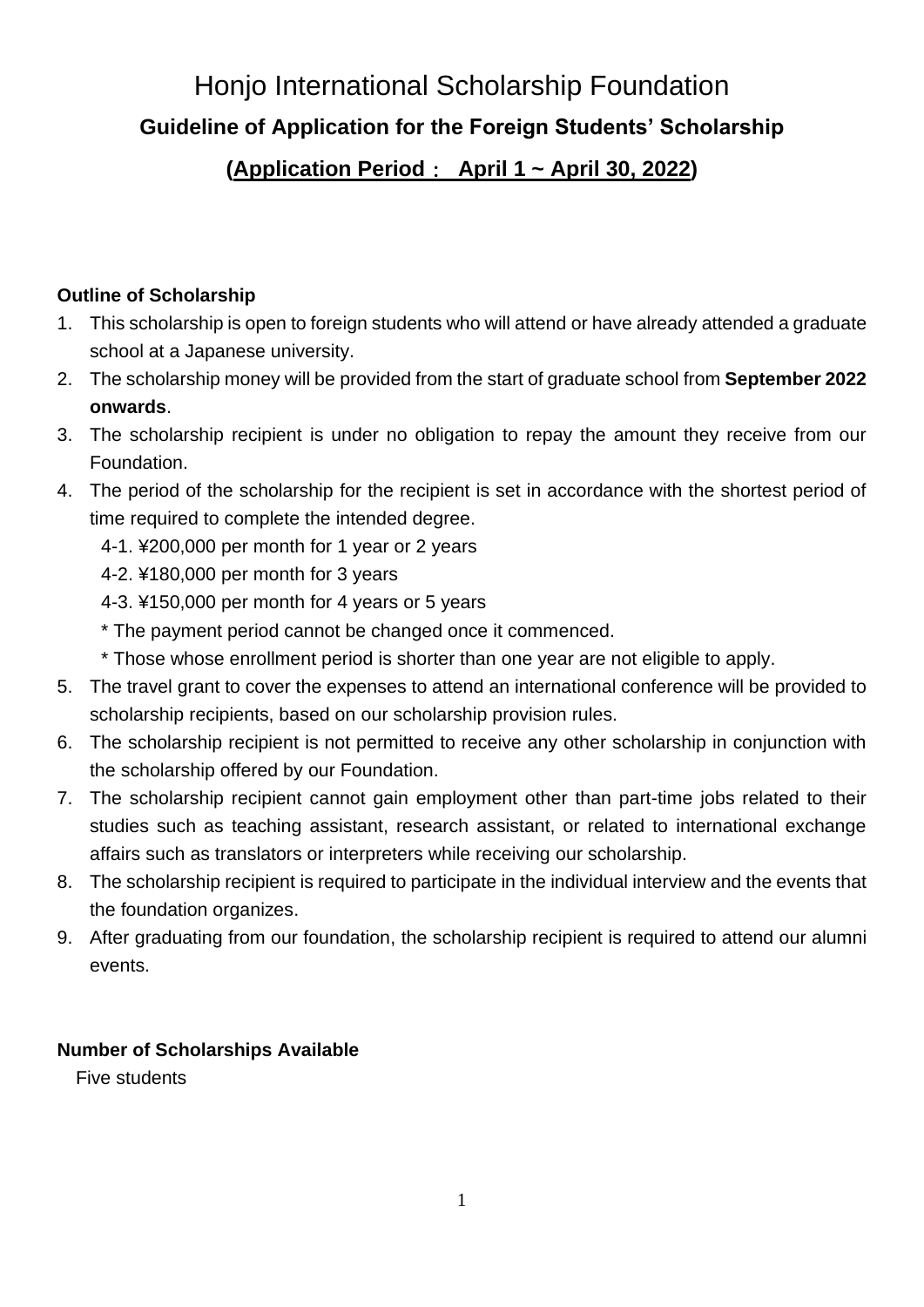# **Requirements**

(To be eligible for applying our scholarship, the student must satisfy ALL of the requirement criteria shown below.)

- 1. The student who does not possess Japanese citizenship
- 2. The student must be enrolled as of September 2022 or currently applying for the academic course starting from September 2022 at a graduate school in Japan. Those who are already enrolled and those who are not enrolled yet (including people who are currently employed with jobs at the time of applying for the program) are both eligible to apply for this scholarship if you are going to be enrolled in September 2022. Those who are going to enter graduate schools in Spring 2023 should apply for the 2023 program which starts accepting applications from September 1 to October 31, 2022 (scheduled).
- 3. In case only taking courses online without coming to Japan, the scholarship payment would not be provided.
- 4. In principle, the student enrolling in a professional graduate school is not eligible to apply. However, the student who can submit a research plan is eligible to apply.
- 5. The enrolment duration until graduation must be longer than 12 months.
- 6. To be eligible, the student applying for the PhD program must start the PhD course by the age of 35. The student applying for the master's program must start the master course by the age of 30 (No exception).
- 7. The student must have a strong will to serve in their home country as a future career plan.
- 8. The student must have a deep understanding of international friendship and goodwill, and must attend the events organized by the foundation and take part in the network as an alumni member.
- 9. The student must be able to carry an everyday conversation in Japanese. Interviews will be conducted in Japanese (No exception).

# **Application Period**

From April 1, 2022 to April 30, 2022 (the "Online application system" operating period)

# **How to Apply**

1. Enter the "Online application system" and then complete all the necessary information. Upload the required documents A~ D as PDF file.

"Online application system"→ [https://entry.hisf.or.jp](about:blank) (This system is available starting from April 1, 2022)

2. When you have completed the application procedure, an application number will be issued. The application numbers of the successful students will be announced on our website, so please make sure to save the number you received.

# **Documents required to be uploaded are as follows**: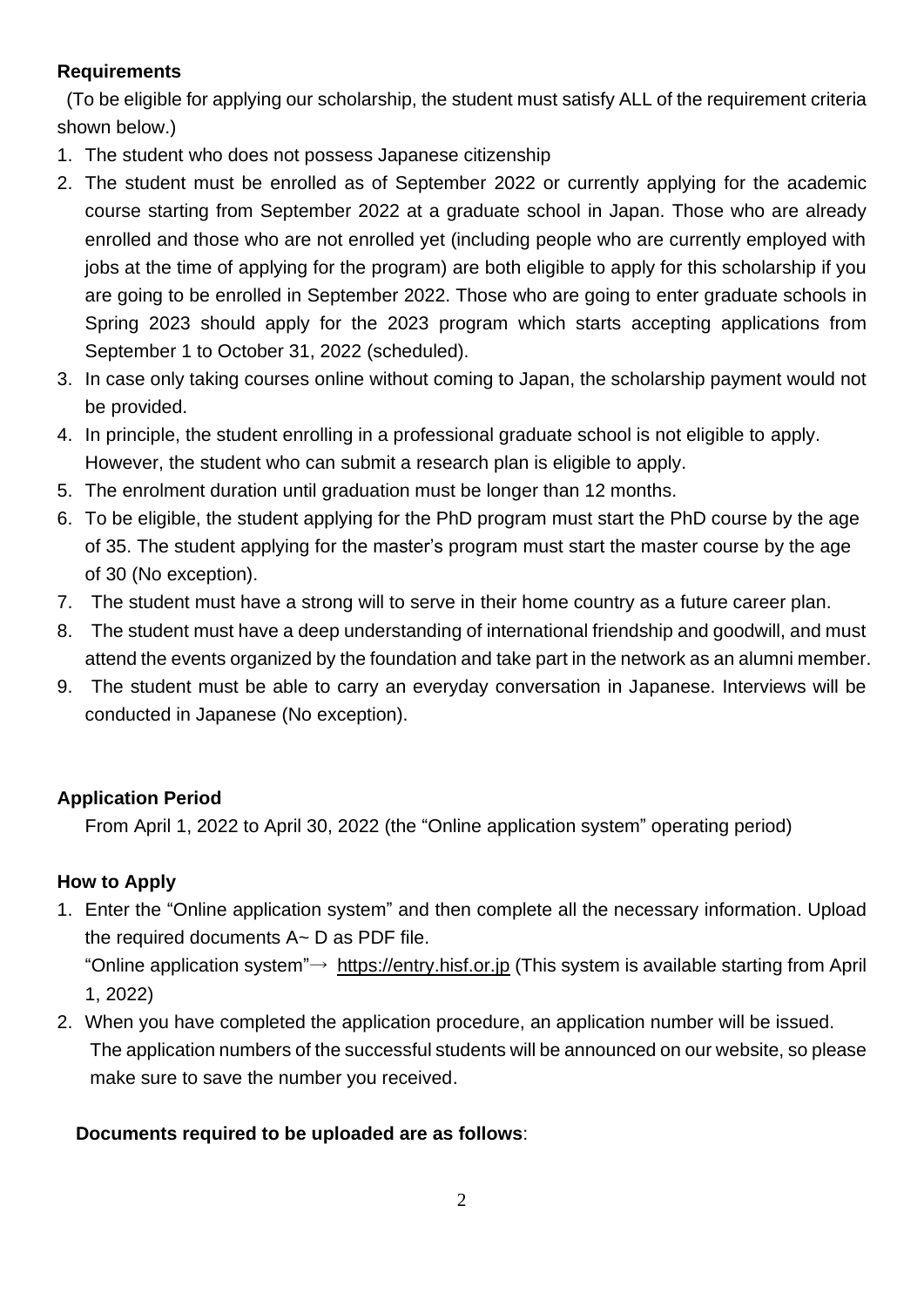- A. **Academic transcript** (In Japanese or English; please attach a translation in case of other languages.)
	- A-1. Academic transcript of the undergraduate course (Required)

If you transferred into the university from the College of technology (kōsen school system), the transcript from that school is also required.

- A-2. Academic transcript of the graduate school (If you do not have the transcript, you do not need to submit it.)
- B. **Research Proposal**: Use the designated template and write in Japanese language. The template of the MS Word file is available on our website.

What we want applicants to describe:

- B-1. What you are going to research
- B-2. What and how you are going to contribute to your home country based on what you will learn or study in Japan
- B-3. What you already achieved regarding research, academic, and social activity
- C. **A recommendation letter from a supervisor**: Please obtain a recommendation letter describing your academic performances, personal characteristics evaluation, future potential, etc. You can also obtain a recommendation letter from your previous supervisor in your country, if the recommender is familiar with your academic background. \*The number of sheets and formats are not designated.

 \*The recommender can send the recommendation letter directly to the foundation without sending it to the applicant. The letter should be sent from the recommender's email account to info@hisf.or.jp no later than the date of the deadline. The file's name should include the applicant's name and an application number that the applicant is given.

 \*When the applicant receives the recommendation letter from the recommender, they should upload it to the Online application system. The recommender's signature or seal is necessary in the recommendation letter.

- D. **Documents that prove admission, such as an admission letter, a letter of acceptance, etc.** Please upload the certificate of enrollment only if the student is already enrolled in the graduate school.
	- \* If the admission letter or the letter of acceptance is not available by April 30, 2022, please enter the probable date that is available on the "Online application system" and then send it to the HISF office via email as soon as it is available. Note that after May 1, 2022, you cannot log into the Online application system.
	- \* Even if the envelopes are directed as "Confidential" or "Invalid if opened", open all the envelopes and upload the documents as PDF files through the "Online application system".
	- \* Photocopied documents can also be used and uploaded.

#### **Miscellaneous notes on entry**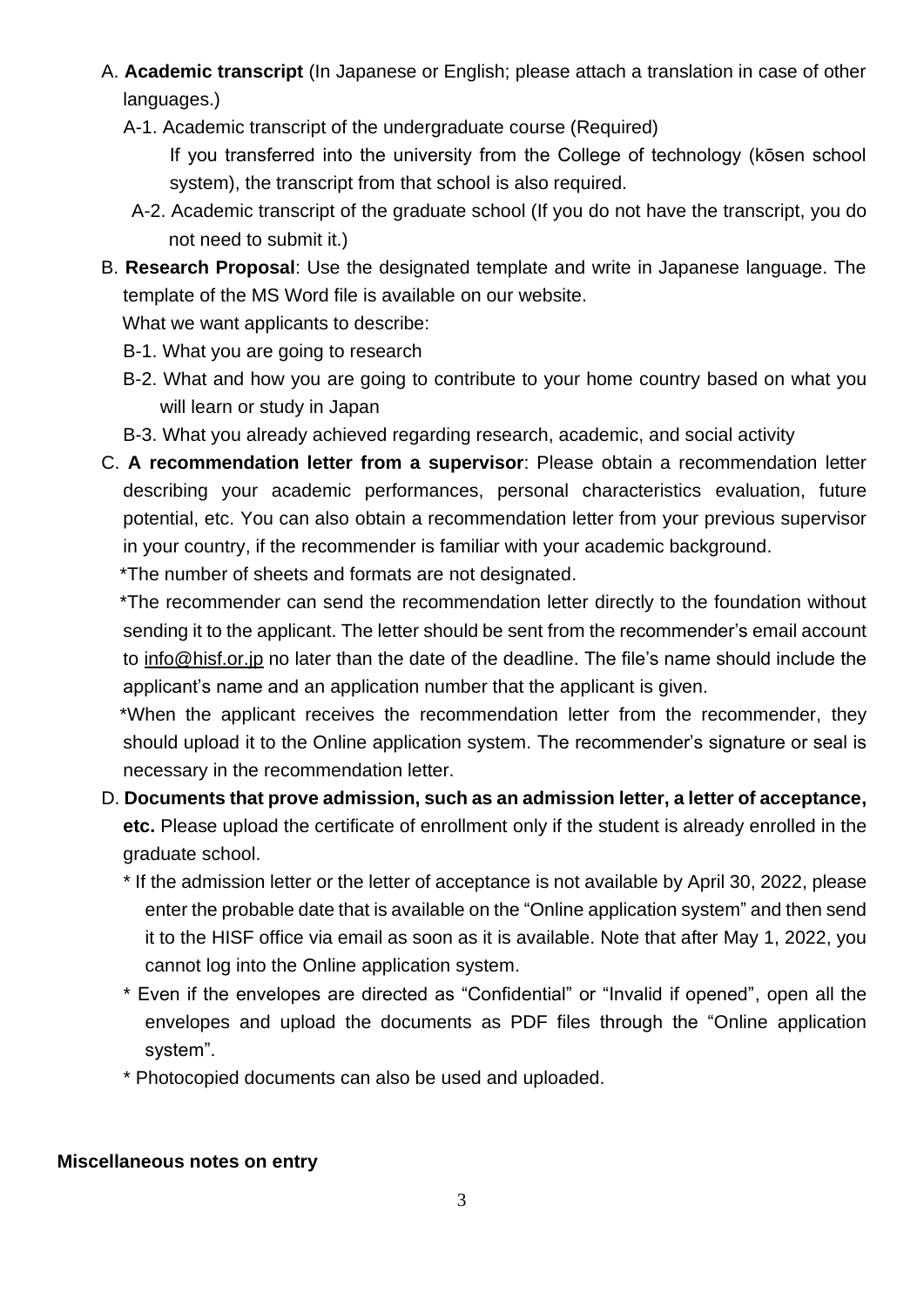- 1. Application documents cannot be accepted via mailing.
- 2. The data you input in the "Online application system" can be rewritten or replaced at any time until April 30, 2022. The latest data is automatically overwritten.
- 3. The application documents will not be returned to the applicants.
- 4. Regarding the personal information written in the application documents, they will not be used for any other purposes than for the scholarship selection process.

However, please be confirmed that a limited personal information will be provided for the following specific persons.

- 4-1. The application documents can be submitted to the selection committee members for document screening and selection process.
- 4-2. The personal information can be used during the selection process for confirming the contents of the application, and for inquiring to confirm the scholarship overlapping, to the university staff and other scholarship organization .

#### **Selection Process**

- 1. First selection (Screening of documents): The result of the first selection will be announced by June 30, 2022. The application numbers of those who passed the first selection process will be posted on our website.
- 2. Second selection (Interview): Conducted in early July 2022, in Tokyo or by video call.
	- \*The detailed schedule for the interview will be informed directly to those who pass the first selection process.
- 3. Final results of the scholarship award: July 31, 2022.

# **About Scholarship Payment**

- 1. In the following cases, scholarship payment can be stopped. The recipient may require to pay back the scholarship amount that has already been paid, according to the decision made by the Board of Directors.
	- 1-1. When it is difficult to continue schooling or research due to illness or other reasons.
	- 1-2. When the supervisor recognized that the recipient is ineligible for continuing study or conducting the research.
	- 1-3. In case of academic achievement failure or worst behavior discovered.
	- 1-4. When false statements are found in the applications or other submitted documents.
	- 1-5. When your act as a scholar is recognized worst enough to hurting the honor of the Foundation.

# **For Inquiry about the Scholarship**

# **\* Inquiries are accepted by email.**

Honjo International Scholarship Foundation